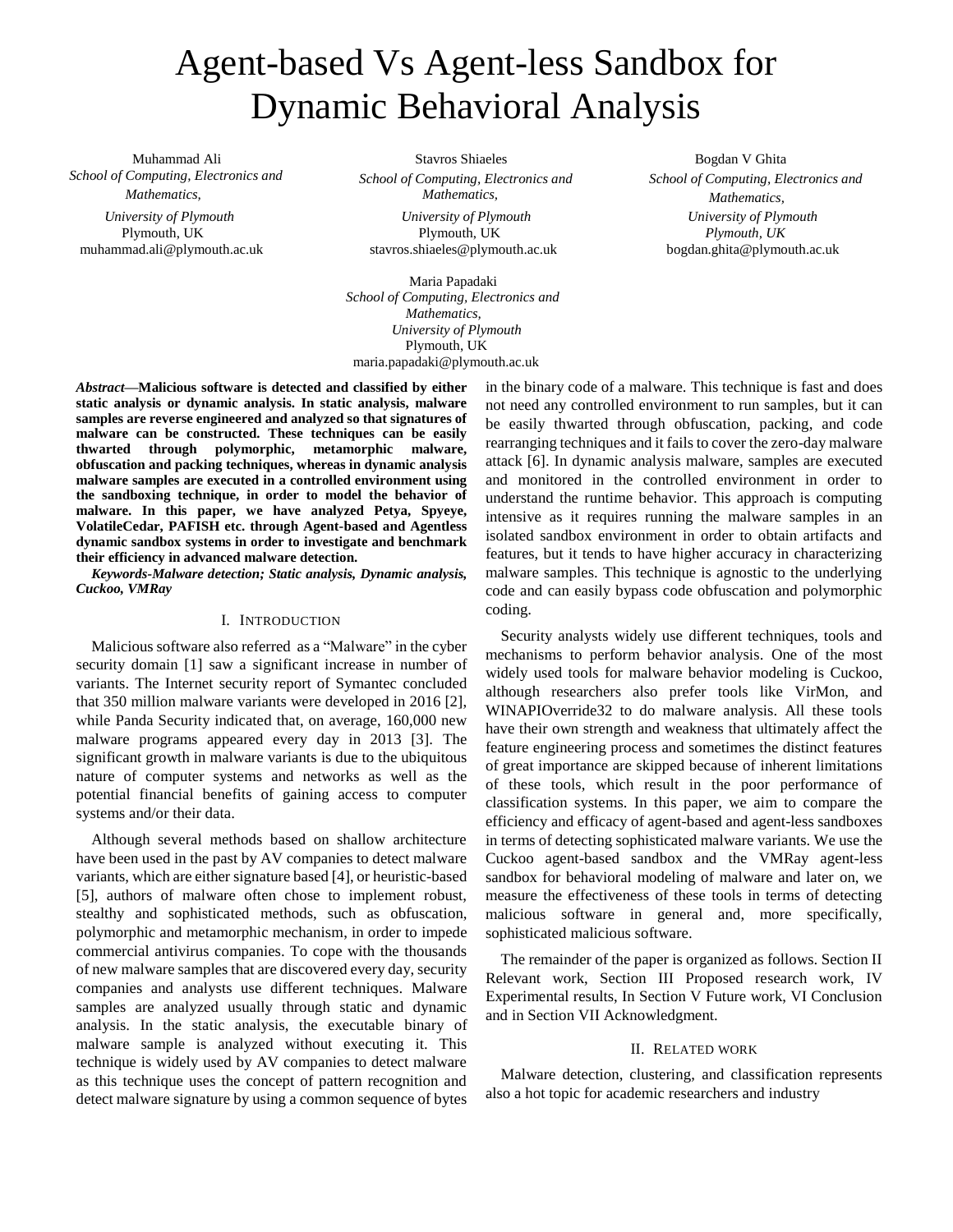professionals, here we are presenting different approaches which have used so far for detecting malware. First, some methods, which use static features, are described and then dynamic features are explained. Authors of [7] used static analysis to detect malware and benign samples by extracting 4 gram features from portal executable and later on these features were used to distinguish a benign sample from the malicious sample. In a more recent study, Opcode was used to detect malicious files [8]. Malware samples were reverse engineered to get an opcode, which is part of machine language instruction and depict the operations to be performed. It plays important role in distinguishing the legitimate software from malicious software. In [9] the authors presented a model to detect malware variants on the base of the byte frequency. In this model, suspicious malware is detected if its byte frequency is similar to some known malware class. In [10], the focus is on API sequence, which appears to be more frequently in most of the malware files and then applied similarity measure for the sequence. In [11], researchers proposed a model to detect suspicious samples by calculating frequencies of features for e.g. Dynamic link libraries, APIs and PE header, then use the information to gain feature selection to mark samples as malware or benign. In [12], authors proposed a malware classification system based on an n-gram feature vector. Dynamic analysis was done to get network level artifacts and then from these artifacts, n-gram feature vector was constructed and later on used for classification of malware. Authors in this paper claim to achieve 80% accuracy in classification by using a number of machine learning algorithms. Researchers in [13], analysed the system states changes, such as the number of new processes created, file written etc. The proposed method was evaluated on unseen malware variants whose signature was not available at the time and used a tree structure based on single linkage clustering to measure similarity among the various groups of malware.

In [14], the authors tried to address a problem related to the packing of malware, a technique based on obfuscation method to hide malware code in software. To address this problem, authors propose a technique that generates the signature of every packed malware. The dataset for analysis was divided into two parts. The first part is used for constructing between different systems entities, which include processes, system register etc. and other part for testing and evaluation. Authors in [15] propose a detection system based on a quantitative data flow model and then use graphs to depict the communication between different systems entities, which include processes, system register etc. Researchers in [16] concluded that there are repetitive actions on data sequence that malware mostly do, such as loops performing decryption or encryption, and this can be addressed through iterative system calls pattern mining. In [17], it was assumed that behavior of each executable can be represented by the values of register contents in its run-time.

Researcher in [18] used 4-grams to model API call sequences. By comparison of the average confidence of all 4-grams, samples are classified as malware or benign class.

[19] introduced a model sample behavior based on 2-gram features through system calls and their arguments by using prioritizing arguments. It successfully identified novel classes of malware with similar behavior and assigning unknown malware to these discovered classes. Researchers in [20] removed the function libraries constructed by benign files from those which appeared in malware as segment threat, calculated segment entropy and extracted 3-grams Opcode for each segment.

In [21], in contrast to traditional techniques, the authors used iterative pattern mining to detect malware based on the assumption that malware do repetitive action on data sequence ranging from running infections to running loops, which perform a decryption/encryption process. The authors of the study break down the overall process into five steps. In the first step, they gathered malware samples and in next step, they captured PE interaction with operating system APIs by running these samples in the controlled virtual environment for e.g. VMWARE and Qemu are used. In this step API, call logs are used to construct the dataset and furthermore, in this, they see iterative API patterns that occur more than a minimum threshold. In the last step, they use pattern features as a dataset to classify malware. Different algorithms are used to train model for e.g. SVM, Random Forest etc. and they claim to achieve 95% accuracy with 98.4% detection rate.

## III. PROPOSED RESEARCH WORK

As summarized in section II, prior research led to capable platforms for dynamic analysis of malware. These are two types: Basic dynamic analysis and advance dynamic analysis platform. Dynamic analysis tools such as Capture-Bat, Regshot, APATE DNS, PEID, PE explorer, or Sysinternal were used to carry out the analysis, whereas advanced dynamic analysis tools like Virmon, Cuckoo, WINAPIOverride32 were used to model the behavior of malware. Most of the advanced dynamic analysis platforms are agent-based, and they usually drop their agent on the analysis machine to capture the features of malicious software, but current malware are intelligent enough to circumvent analysis when they find themselves being analyzed by the agent base sandbox and detonate themselves before being analyzed. In this research, we have taken both agent-based and agent-less sandbox and executed the malware sets in these environments in order to find which one is the best for capturing sophisticated malware features as shown in fig.1.

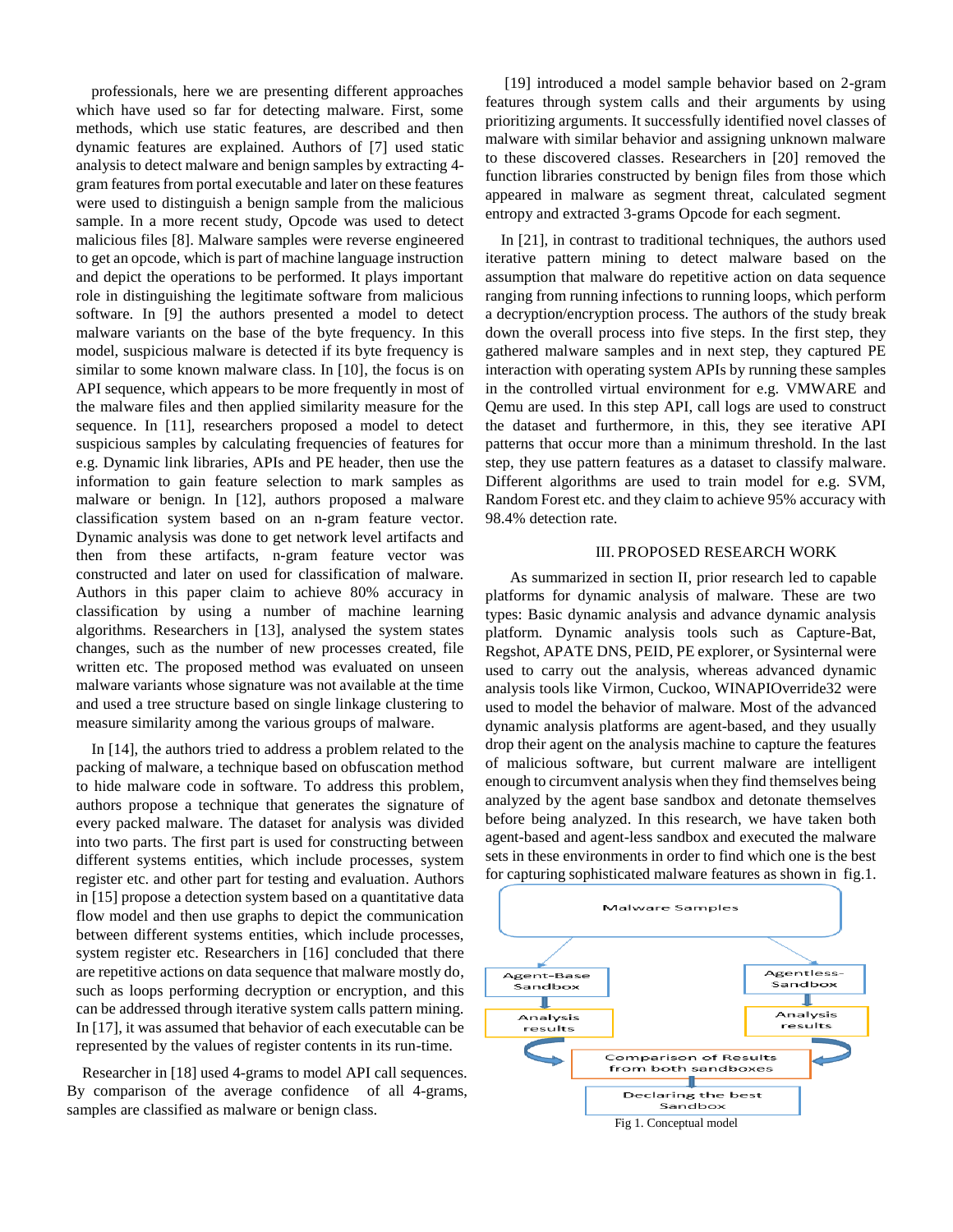TABLE I COMPARISON OF PROPOSED MALWARE CLASSIFICATION METHODS WITH CURRENT STUDY.

| <b>Author Name</b>      | Year                                                       | Technique used              | <b>Features</b>                                                      | <b>Representation</b>                       |  |
|-------------------------|------------------------------------------------------------|-----------------------------|----------------------------------------------------------------------|---------------------------------------------|--|
| L. Bilge and T.         | 2014                                                       | Dynamic analysis            | communication between different system entities (processes, sockets, | Data Flow Graph                             |  |
| <b>Dumitras</b>         |                                                            |                             | files or system registries)                                          |                                             |  |
| Mohaisen et al          | 2014                                                       | Dynamic analysis            | N-gram feature of the network artifacts                              | N-gram                                      |  |
| Ahmadi et al            | 2013                                                       | Dynamic analysis            | executables' API call                                                | Graph                                       |  |
| Ghiasi et al            | 2013                                                       | Dynamic analysis            | register values                                                      | The binary vector of<br>Features            |  |
| Ravi and<br>Manoharan   | 2012                                                       | Dynamic analysis            | API call sequences                                                   | N-gram                                      |  |
| Rieck et al.            | 2011                                                       | Dynamic analysis            | system calls and their arguments                                     | N-gram, Binary vector of<br><b>Features</b> |  |
| Tahan et al             | Dynamic analysis<br>API calls and their parameters<br>2012 |                             |                                                                      | The binary vector of<br>Features            |  |
| Mansour Ahmadi<br>et al | 2013                                                       | Iterative pattern<br>mining | API, call logs                                                       | API, call logs                              |  |

For conducting this research, we have used two different testbeds one with Cuckoo Sandbox and another with VMRay analyzer Sandbox. Cuckoo Sandbox is an open source widely used platform to model the behavior of malware in a controlled environment. It was developed as a summer project in 2010 in Google sponsored summer code project. The propose of this malware analysis system is to provide automatic analysis of malware for e.g. files created, deleted, API calls, argument and there return values etc. Cuckoo mainly focus on DLL, PDF, office documents, and different executables for windows and further consider Java files. VMRay Analyzer is agentless dynamic behavior analysis tool for malware. Unlike other established sandbox solutions in the market, it is embedded in the hypervisor in order to monitor the behavior of malware and overcome the problem in tradition sandboxes, thus malware could not able to detect that it is being detonated in control environment One reason for choosing VMRay analyzer is that it overcome the advance evasion techniques and another reason for choosing is its significant features for e.g. Evasion Resistance, Customizable Yet Automated, Easy Deployment, VMRay's Reputation Engine and Seamless Integration as shown in Table II.

In the first one, we used VMware workstation version (12.5.9) virtual environment, where we set up a virtual machine of Ubuntu (16.04 LTS) with Cuckoo sandbox installed on it to carry out the dynamic analysis of malware in order to get the artifacts of malicious software for understanding the behavior of malware. To execute malware in control environment in Ubuntu we have set up VBox with a Windows XP-SP3 machine, furthermore, the cuckoo agent was installed on the XP virtual machine along with some other software so that it can effectively capture the behavior of malicious variants when they are executed. In the second testbed, we have used VMRay analyzer, which was hosted on the VMRay cloud environment and we were been given special access by VMRay analyzer company for 30 days to perform our experiments. The testbed environment in the cloud was configured with almost all versions of Windows ranging from Windows XP (SP1, SP2, and SP3), Windows 7, Windows 8 and Windows 10 (with all service packs),

Moreover, in order to understand the behavior more clearly these machines were configured with all necessary software for e.g. MS Office 2007,2010,2013, Acrobat Reader version 9,10,12 etc. In our proposed conceptual model, we have used Cuckoo and VMRayanalyzer as shown in the fig. 2 and fig.3 to do a comparison of artifacts extracted by both the Sandboxes as shown in Table II.

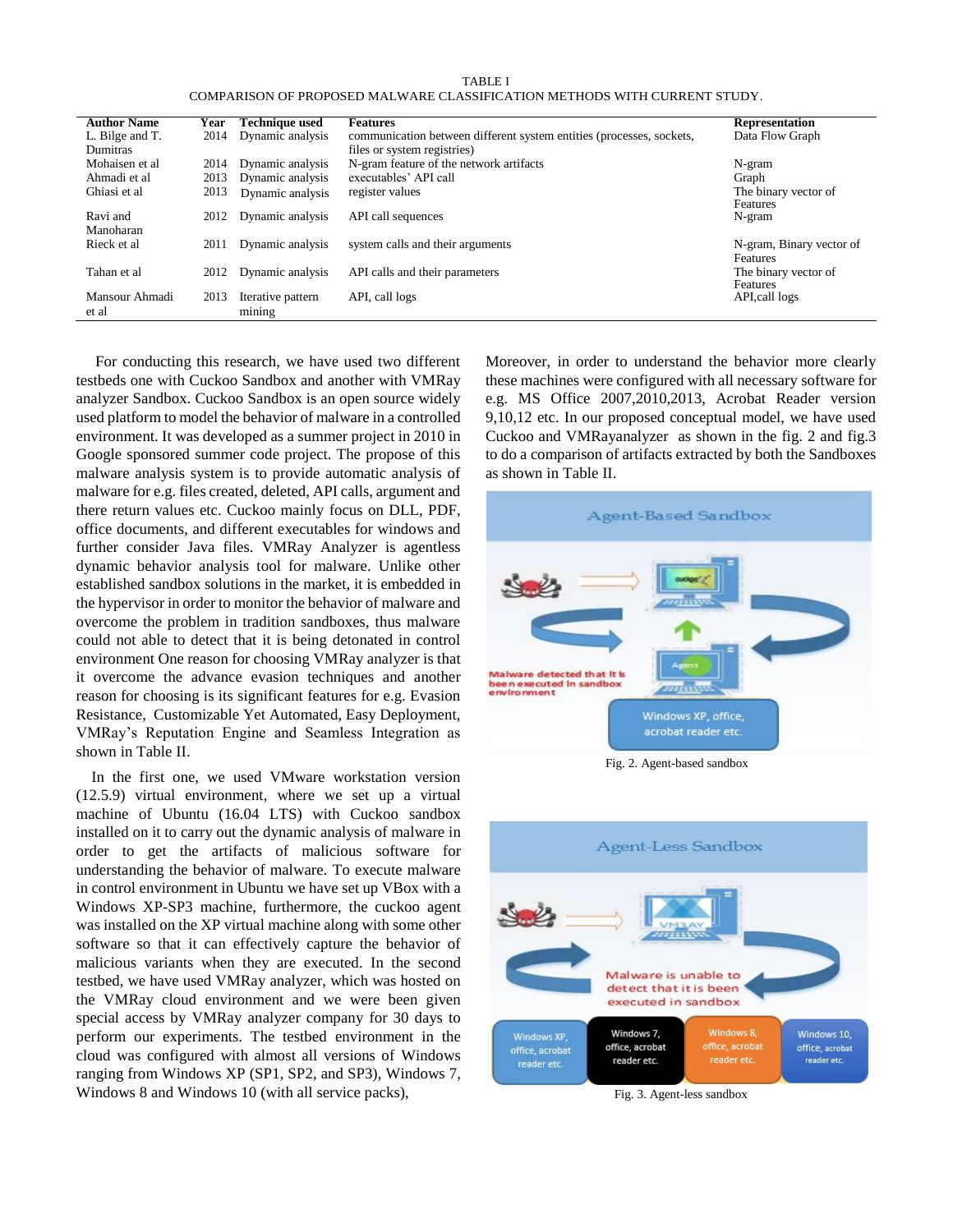TABLE II DIFFERENCE BETWEEN CUCKOO AND VMRAY ANALYZER

| <b>Sandbox</b>           | <b>Zero Day</b><br><b>Detection</b> | <b>Visualization of parent-child</b><br>relationship | <b>Evasion of Anti-analysis technique</b><br>Possible or not? | <b>Files related</b><br>activities | <b>Registry related</b><br>activities | API<br>calls |
|--------------------------|-------------------------------------|------------------------------------------------------|---------------------------------------------------------------|------------------------------------|---------------------------------------|--------------|
| Cuckoo                   |                                     |                                                      |                                                               |                                    |                                       |              |
| <b>VMRay</b><br>Analyzer |                                     |                                                      |                                                               |                                    |                                       |              |

## IV.EXPERIMENTAL RESULTS

We have taken malicious samples from different sources such as contagion dump and Zoo and executed these samples in both environments. Here we are mentioning the results of few of them, including The Ransomware Petya, Spyeye, Volatile Cedear, Dyre, and PAFISH. These samples were executed in both Agent-based and Agentless environment on a different version of Windows for e.g. Windows 7 (SP-1 32 bit and 64 bit), Windows 8(64bit) and Windows 10(64 bit) respectively as shown in the fig. 4. The behavior and actions of malicious samples were analyzed through dynamic analysis mechanisms using two different types of sandboxes: i) Agent-based sandbox and ii) Agentless sandbox tools. We performed empirical analysis by executing different samples of malware in both Agent-based and Agentless sandbox environments and find that agentless sandbox is more efficient in detecting sophisticated malware, which bypasses or crash themselves on finding themselves being detected by sandbox agent. The motivation behind this research is to model the behavior of those malware variants, which are able to thwart the agent base sandboxes and as a result, they are not detected.



Fig. 4 Ransomware Wannacry

During the analysis, we closely monitored the changes occurring in the operating resource for e.g. DNS requests, HTTP requests, file related activities, registry related activities, API calls and their return values, service activities,

IRC commands, and process tree we have seen during our experiment that whenever we try to execute some of the advance malware for e.g. Wanna Cry, Petya in Cuckoo it usually gives us very limited features and was unable to produce features which are helpful in understanding the behavior of malware.

In our view, the reason behind this is that almost of all advance malware usually monitor the running environment when they are executed and on finding the analysis platform they usually stop their execution or in some case give only insignificant features, whereas in contrast when these advance malware were executed in Agentless Sandbox the results were totally opposite and we were able to capture some of the features of significant importance for e.g. Zero-day detection, visualization of relationship between parent and child processes of malware etc. as shown in Table II, moreover we find that these features will play an important role in designing advance threat detection and mitigation platform and we will prove the significance of these features in our future work, so from our analysis we came to this conclusion that agentless sandboxes are more effective and robust in terms of capturing intelligent malware and in extracting their features.

### V. FUTURE WORK

This session discusses our future work and framework comprising three stages: the monitoring phase, featureengineering phase, and learning stage.

#### *A. Monitoring stage*



Fig. 5 Indigenous Sandbox for Dynamic analysis

In the monitoring stage, we will take malware samples from different classes and then will execute them to control the the environment in order to model the behavior of malicious software. For behavior analysis, we will use our indigenous inhouse made agentless sandbox or some open-source Agentless sandbox as shown in the fig.5. and the reason behind using this